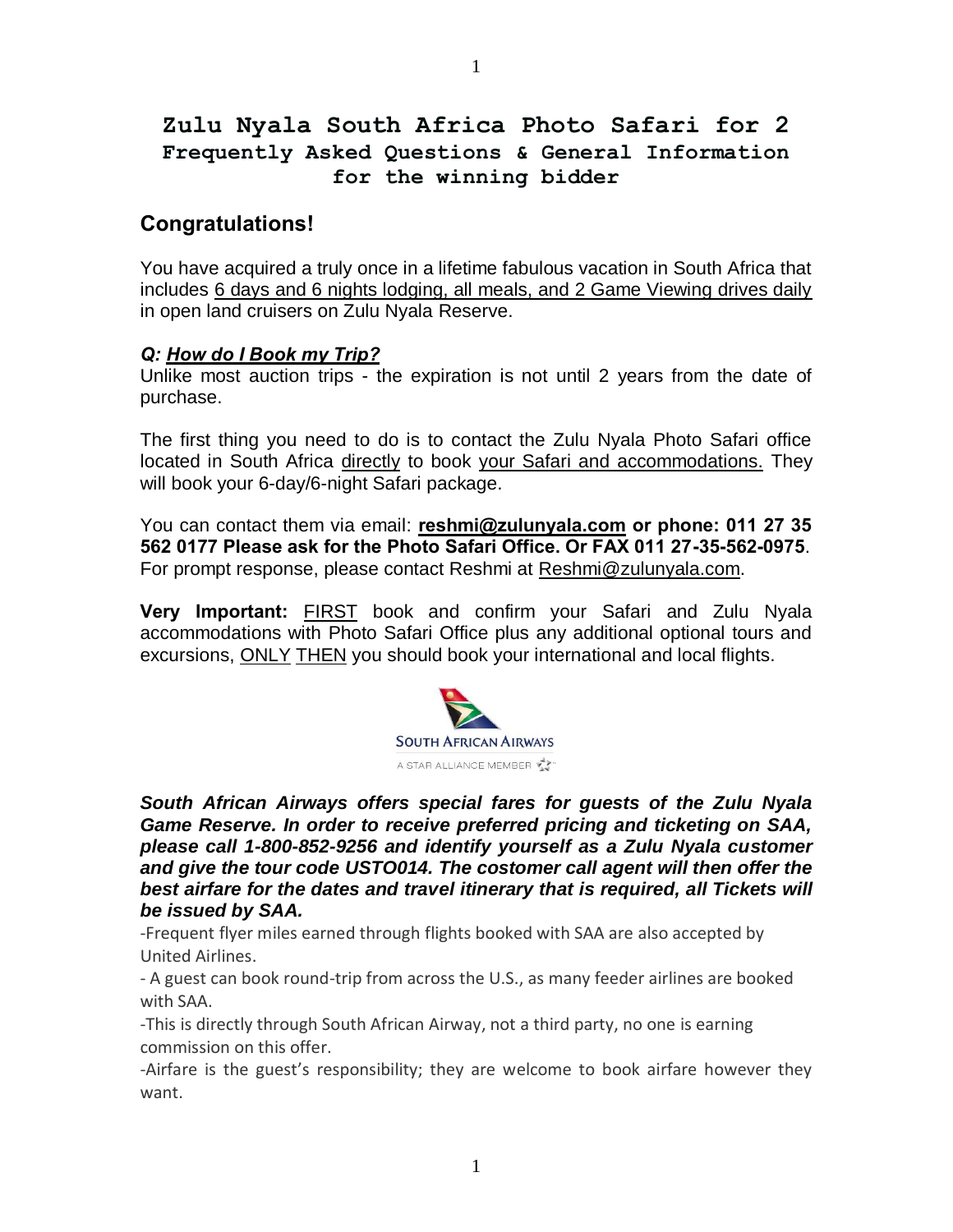**NOTE:** Your Safari will not be confirmed UNTIL the nonprofit organization has completed and sent in their auction paperwork and requirements to Zulu Nyala.

As stated in all materials, the airfare booking is the personal choice and responsibility of purchaser.

#### **Q: How can I book extra day trips, tours and excursions?**

Zulu Nyala is a registered tour operator - a one-stop shop for your southern Africa land tours. Reshmi [\(Reshmi@zulunyala.com\)](mailto:Reshmi@zulunyala.com) can arrange all your land accommodations for you at competitive rates to suit your budget. Land tours in Cape Town, Victoria Falls, Botswana, Zambia, Zimbabwe, Namibia and more are available. As many people choose to extend their stay in South Africa, Reshmi, who had been a travel agent for over ten years and is a resident at Zulu Nyala will gladly assist you should you wish to extend your stay. When you contact Reshmi with your air arrangements to book your Safari and accommodations, she will provide you a complete listing of additional optional excursions and tours upon request.

You may wish to consider experiencing some of the fabulous specialty day trips that are available. The Zulu Nayla private game reserve is closely approximated to a diverse area that offers a variety of other adventures. Special day trips are handled by the Zulu Nyala guides and all have an additional fees associated. After all, you may only see Africa once and you'll want to see as much as you can. These trips are optional and do not have to be booked until you are at Zulu Nyala.

## *Q: How would I get there?*

You must fly to Johannesburg, South Africa via O.R. Tambo International Airport (JNB). As this is a lengthy flight, you may want to consider staying a night or more at Zulu Nyala Country Manor Johannesburg where you will be able to to rest up. You will be personally met at the airport by a Zulu Nyala representative who will drive you to Country Manor. Country Manor has beautifully appointed rooms set in 13 acres of landscaped gardens, where you will see zebra, springbok and blesbok on the property. You may wish to stay an extra day to visit some of Johannesburg's local attractions such as the Lion Park, where you can cuddle lion cubs and feed a giraffe by hand, Nelson Mandela's home, and the famous Apartheid Museum where you can take in the cultural history of South Africa. This is an enriching experience on both counts. Then, rested and refreshed, the next day you can fly from Lanseria Airport HLA (only 10 minutes from the Country Manor) to King Shaka International Airport DUR in Durban where a driver will transport your party to Zulu Nyala, Hluhluwe or you can rent a car. Staying at Country Manor and all transports from the airports and to Zulu Nyala in Hluhluwe are additional costs to you. Please contact Reshmi for these rates and all other tour rates.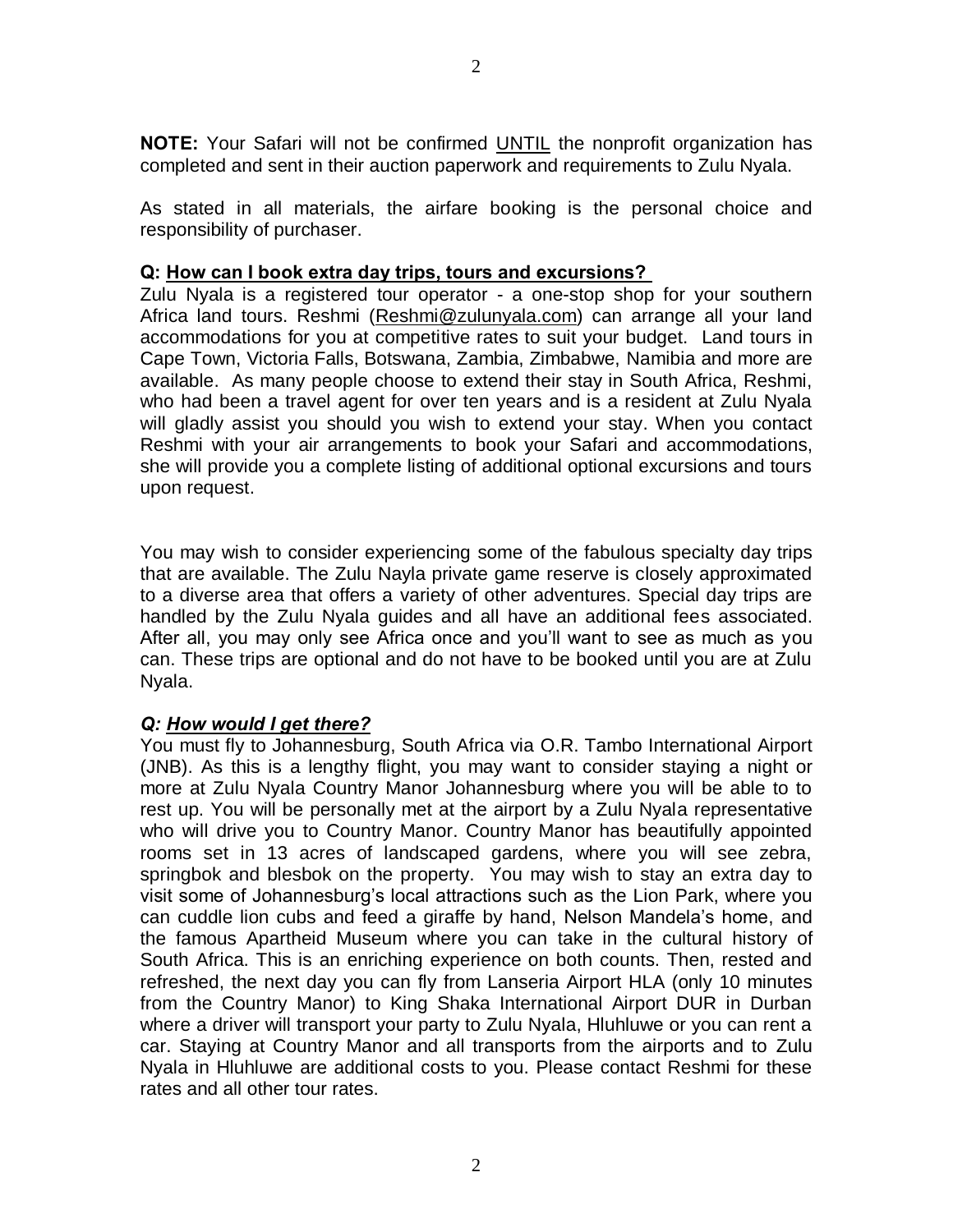Staying at Country Manor is a convenient and rewarding experience to consider. IN 2010 a new airport opened north of Durban, King Shaka international Airport DUR, they offer flights from Lanseria International Airport HLA, 2.5 miles from Zulu Nyala Country Manor just outside of Johannesburg. SAA/Mango www.flymango.co.za , Kulula/British Airways [www.kulula.com](http://www.kulula.com/) and, [www.1time.co.za](http://www.1time.co.za/) are the airlines that fly round trip between Lanseria and King Shaka airports.

## **Q: How do I book my flight?**

NOTE: As stated in all materials the airfare booking is the personal choice and responsibility of purchaser. Guests who choose to utilize South African Airways' preferred pricing offer to Zulu Nyala guests will receive commission-free rates for "door-to-door" air service. For example, SAA will book round trip flights from your local airport to either JFK International in New York or Dulles International in Washington DC (depending on availability). From either of these airports you will then fly to OR Tambo International in Johannesburg, from there you will fly to King Shaka Airport in Durban. Guests who wish to extend their stay in Johannesburg before or after flying to Durban may do so at no additional cost. On arrival at King Shaka you have the option to rent car or we can make transfer arrangements for an additional cost.

## **Q: When should I book my Safari?**

Most people book their reservations at least 3-6 months or more in advance and popular times to visit are May through November. September, October and November are the busiest seasons so plan accordingly.

## **Q: When is the best time of the year to visit Africa?**

Hluhluwe has a sub-tropical climate with mild winters and hot summers. The summer temperatures are usually between 80 and 90 with December to February being the hottest months where temperature can reach above 90. The winters are never cold and temperatures are rarely below 70 during the day and 40 at night. It is advisable to take a warm jacket for game drives as the early morning and evenings in an open vehicle can be chilly. Africa's winter months, which are from May to Aug , are the most appealing time to visit for several reasons. First, the temperature is comfortable. Also, there is less foliage and the trees are bare. This means that the animals are active and can easily be observed.

Summer Season – September to April Winter Season – May to Aug Temperature – 90-60F Temperature – 70-35 F You can check the weather forecast on [www.weathersa.co.za](http://www.weathersa.co.za/) , Kwazulu Natal, Zulu Land

## **Q: Where does the lodge's name (Zulu Nyala) come from?**

Zulu is the name of a proud tribe in South Africa. A Nyala is an animal with long hair on its neck and back. The Nyala is a very unique species similar to a Kudu.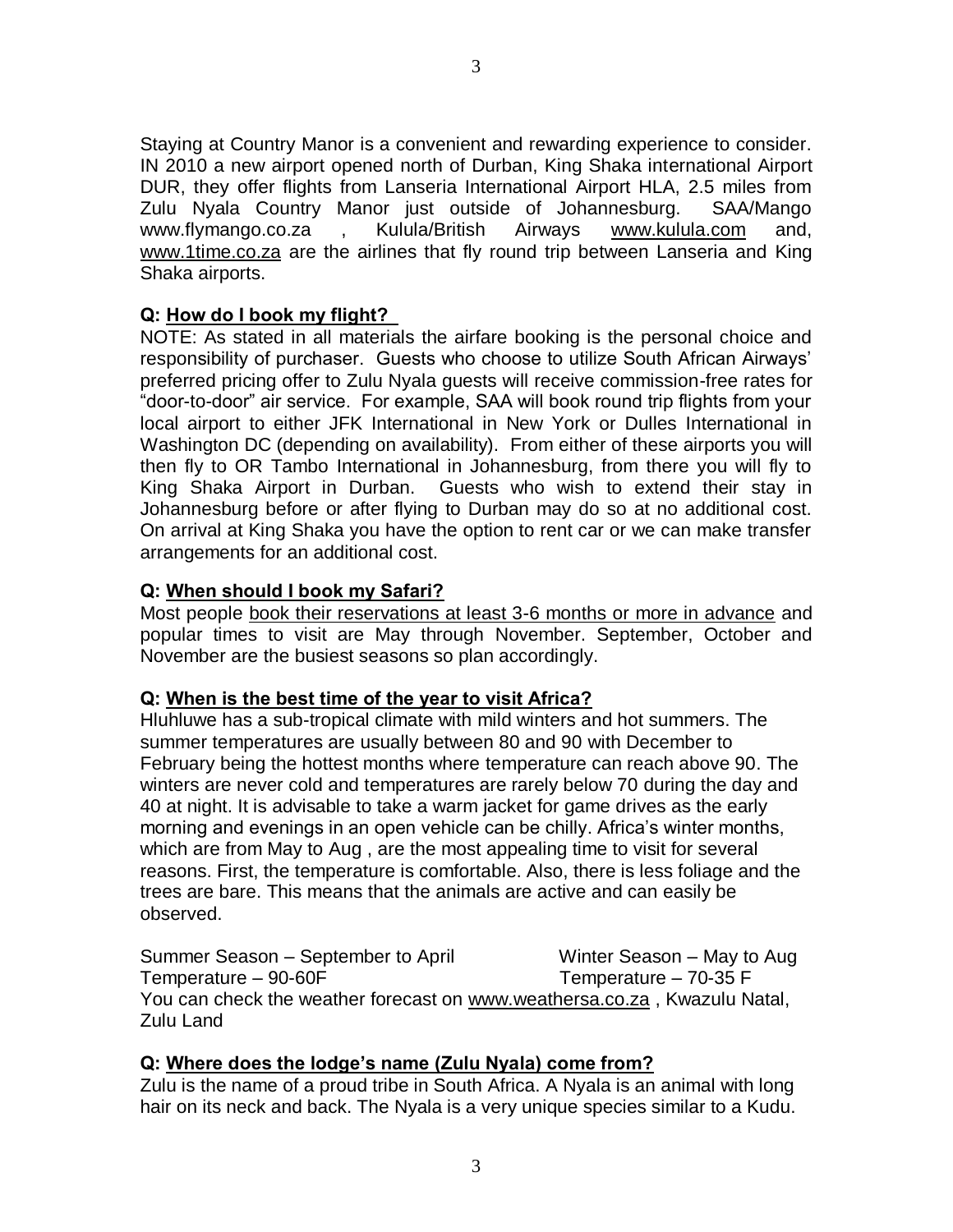The lodge is known for having a very large herd of Nyala.

## **Q: What is the Zulu Nyala lodging like?**

These three types of accommodations available and can be booked subject to availability. Please book your accommodations directly with the Photo Safari office. Regardless of which lodge you choose, you are certain to enjoy the ambiance and considerate service by a wonderful staff.

o The Heritage Safari Lodge is beautiful colonial style hotel situated adjacent Zulu Nyala Game Reserve. There is a swimming pool, beautifully appointed bar, a magnificent outdoor restaurant/boma, curio store, WiFi internet access, TV lounge and a heli-pad. Situated on the Heritage property is the authentic Zulu Cultural Village,

o The Hemingway Style luxury tents have their own ensuite bathroom and veranda. They are situated on the same property as Heritage, overlooking the savana and animals. (Zebra, Nyala, Impala, Blesbuck, Gineafowl and many birds.)

o The Zulu Nyala Game Lodge is a beautifully appointed luxury stone and thatch lodge overlooking the Ubombo mountain range and savannas. There is a pool, tennis court, spa, bar, pool table, restaurant, curio store, WiFi internet access, and lounge with TV and library as well as a heli-pad.

## **Q: What are the Amenities at Zulu Nyala**

1. All the rooms are air-conditioned (except the Tented Camp, which has fans) with an ensuite bathroom with full amenities, hair dryer tea/coffee facilities and telephone. The beautifully appointed Heritage Rooms have TVs.

- 2. Computer & internet service are available at the reception area.
- 3. Laundry facilities are available at extra cost.

## **Q: What language is spoken there?**

The main languages are English and Zulu.

## **Q: What is the procedure for game drives?**

Upon your arrival at Zulu Nyala, you will be assigned to a experienced ranger. He or she will be your guide on the game drives, and will be available to answer any questions that you may have concerning animals and activities. There are two games drives per day on Zulu Nyala Game Reserve included in the Photo Safari auction package.

## **Q: How will we view the animals?**

For animal viewing you will be in open land cruisers that accommodate maximum 10 people plus your guide. The guides are young, dynamic, extremely knowledgeable and go out of their way to design viewing times to your benefit and pleasure. The two daily trips can be 2-3 hours in duration depending on the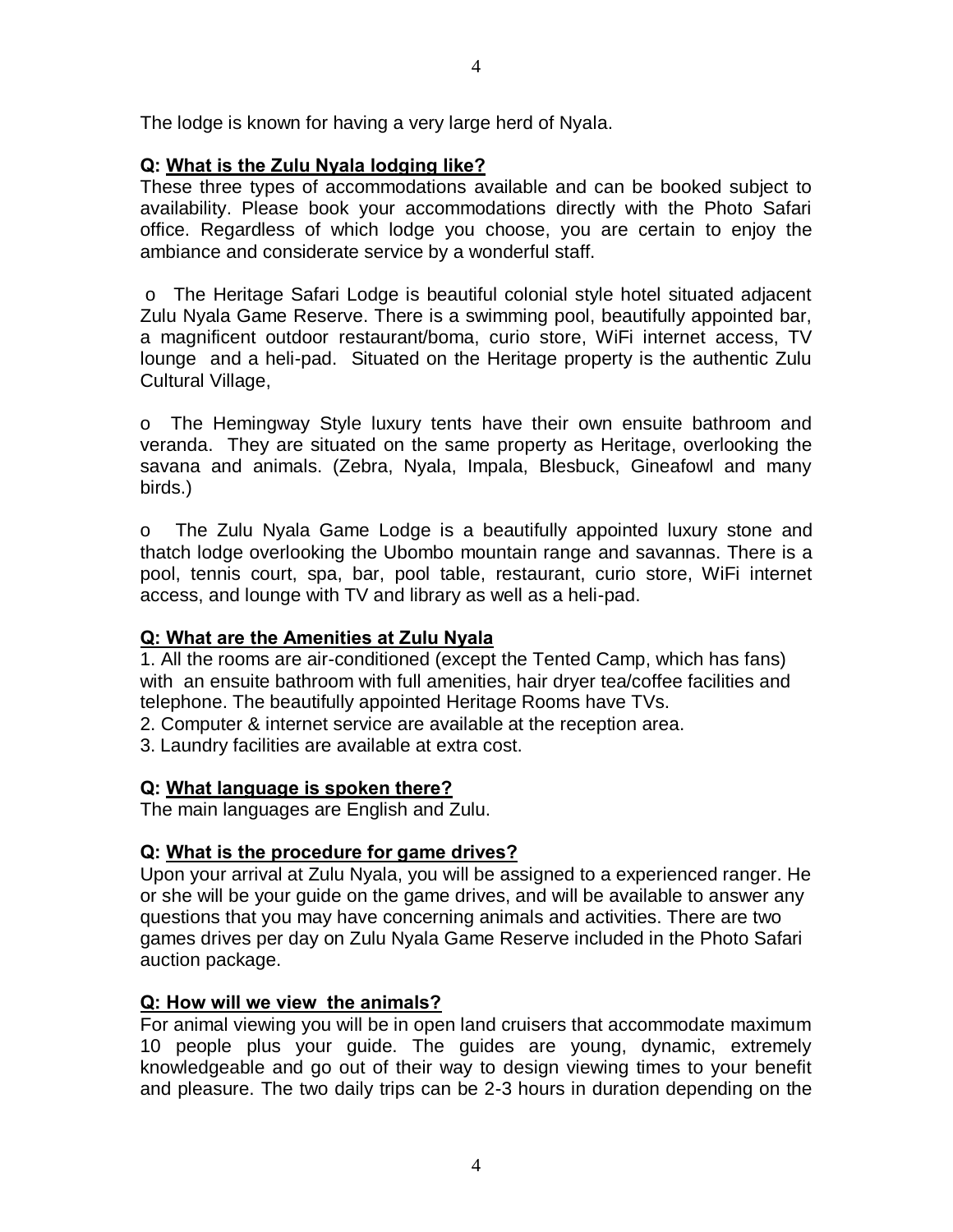sightings. Be sure and ask for a night ride one evening, no extra charge. It is a worthwhile experience to check out the watering holes at night and stargaze on clear skies.

## **Q: What should I pack?**

At Zulu Nyala, formal clothes are not necessary. We generally recommend that people bring shorts & cotton t-Shirts, good comfortable walking shoes, casual lightweight cotton, khaki or neutral colored clothes for safari, fleece or sweater and a warm jacket for game drive or cool evenings, wide brimmed hat, personal toiletries, sun barrier cream and lip creams, binoculars, camera, **converter to recharge your camera (we use 3 round pin plug – 220V)** and accessories, sunglasses. For a low cost, you can get your clothing laundered at the lodge.

## **Q: What will we eat?**

The meals are extraordinary. The auction package includes three delicious meals per day, prepared by the ethnic chefs, with a South African flavor of course. Also, every meal will include extras, like fresh fruit, crackers and cheeses. Definitely do not go to Zulu Nyala to lose weight! The food is wonderful and plentiful. There's a huge buffet breakfast from 7 to 9 AM, and a dinner buffet from 7-9 PM. You may dine at your convenience and the dining rooms offer a variety of table sizes so you may have an intimate dinner for two, four, or join a table of eight of your new camp friends (For assistance please talk to the restaurant Manager). Beverages are your cost.

**Zulu Nyala is a fully licensed establishment. No alcohol may be brought onto or consumed on the premises unless purchased from the bar or restaurant. No alcohol will be sold to persons under the age of 18 years.**

## **Q: Is my trip transferable?**

The auction package is non-refundable or transferable and may not be given to any other person or organization to be resold or auctioned. It may not be passed to other organizations and may not be bartered or sold in any other manner. The trip is valid for 2 years from date of purchase. Should you wish to extend the two years, please contact Photo Safari Office and for a small administrative fee this can be arranged.

**Q: What is the value of the Photo Safari for Two Auction Package?** The Photo Safari Auction Package Value is \$5,950.

**Q: What if I wish to bring extra people? How much does that cost? Extra Couple attending with Winning Bidder of Safari Package Two Adults Double room** \$3,950

**Extra Adult** 

Sharing room \$1,460 per person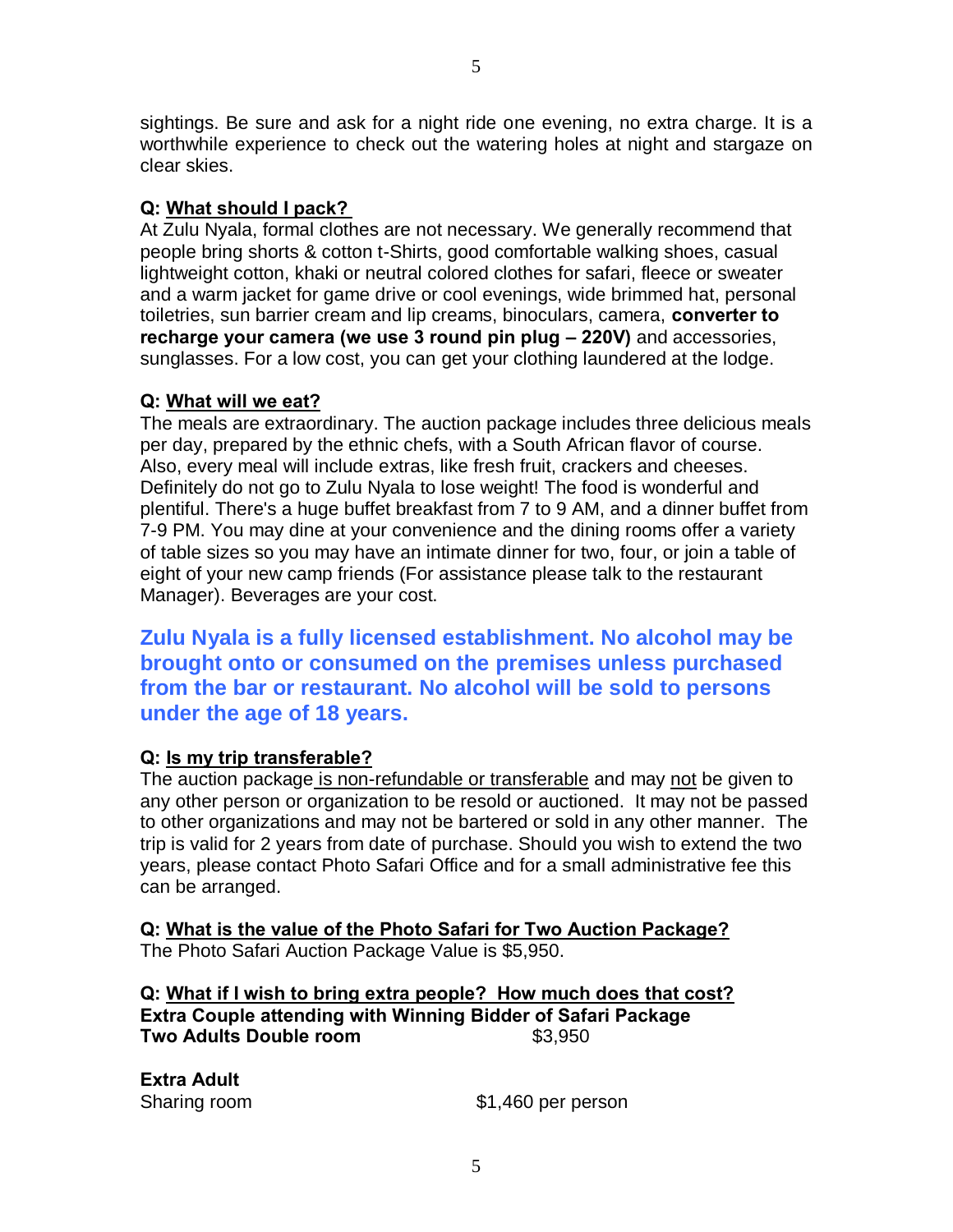Single room  $$2,140$  per person

## **Extra Child**

Over 5 years old sharing **\$ 725 per person** Over 12 years old sharing \$1,460 per person (\*Note: Minimum child age for Game Drive is 5 years old Minimum child age for Bush Walk is 12 years old)

## **Q: Do the prices include taxes?**

Yes.

## **Q: Do the prices include gratuity?**

Tips and gratuity are not included; you are welcome to tip the game ranger and the general staff

## **Q: How do I tip the staff at Zulu Nyala?**

You are not obliged to tip. However, should you wish, you may tip the staff in restaurants, bars, lounges or room service. There is no automatic gratuity, and should you decide to leave a tip - most people leave 10% of their final bill or 10 dollars per person/per day gratuity which is distributed among all our junior staff, including those working behind the scene. You can add it to your bill and pay on check out. Should you wish to tip someone directly, you are most welcome to do so. For pick up driver, we suggest +/-\$10 per couple you can tip him directly.

## **Q: How do I tip the guide?**

This is usually done on a personal basis at the end of your visit and given directly to the guide, amount decided by you.

## **Q: Do I pay extra for beverages?**

Yes, all personal beverages are extra, including alcoholic beverages, beer, wine and soft drinks. Two bottles (500 ml) of water is provided every day in the room.

## **Q: What are the extra charges?**

The extra charges are your airfare, drinks (non-alcohol and alcohol), laundry, telephone, internet and extra activities and tours. There is also a pick up/transfer fee from the airport to Zulu Nyala. Please ask the Photo Safari office for information and rates.

## **Q: What forms of payment are accepted?**

Zulu Nyala accepts cash and all major credit cards including Visa, Mastercard, Discover, and American Express. Zulu Nyala does not accept Traveler's Checks.

Note: If you plan on using your credit while visiting Zulu Nyala please inform your financial institution of your plans to visit South Africa before you leave, as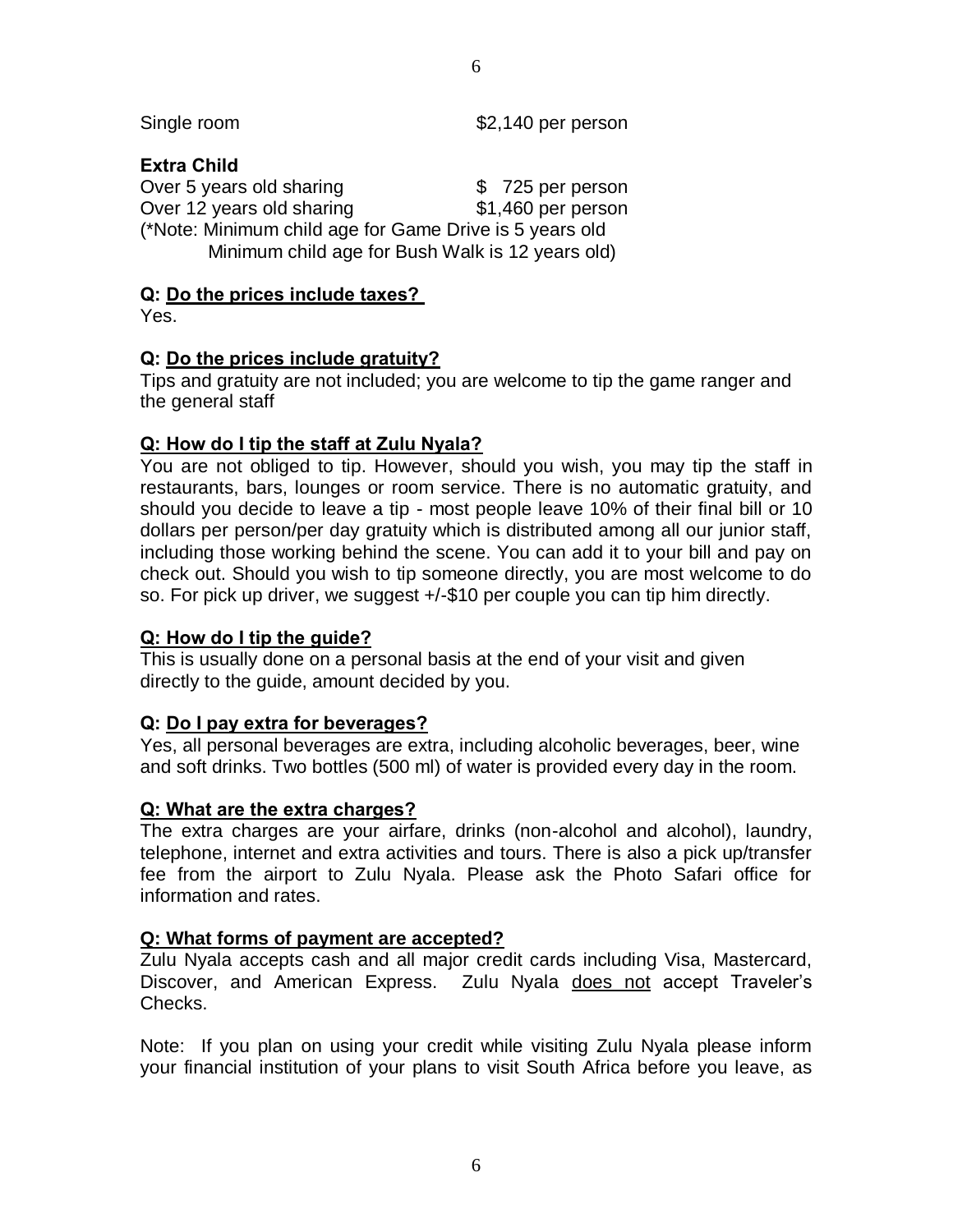some credit cards will automatically decline overseas transactions without prior notification.

## **Q: Do I need vaccinations?**

Check with your local public health department or, medical doctor.

## **Q**: **Do I need a passport?**

Yes. IMPORTANT NOTE: Make sure your passport is valid for your entire stay, and has a minimum of 4 blank spaces.

## **Q: Do I need a Visa?**

U.S.A. citizens do not need a visa to visit South Africa.

## **Q: How can I see more videos and photos of Zulu Nyala**

Just go to [www.TripAdvisor.](http://www.tripadvisor/)com or [www.YouTube.com](http://www.youtube.com/) or [www.Facebook.com](http://www.facebook.com/) and put Zulu Nyala in the subject line. Please feel free to visit our website: [www.ZuluNyala.com](http://www.zulunyala.com/) Enjoy!

## **Q: Do you donate the Safari Auction Package to other nonprofits and charitable organizations and schools?**

# **YES!** *For Additional Photo Safari Auction Packages:*

*Do you know other non-profits, schools, churches and charitable organizations that would benefit from this unique South Africa Photo Safari auction package?* 

*We are delighted to offer Zulu Nyala Safari Packages to your friends, family members and colleagues and other nonprofit organizations.*

## *For Additional Safari Auction Packages contact:*

*Matt Huisman, U.S.A. Representative, Holland, Michigan mhuisman102382@yahoo.com 1-616-886-6194*

## *Currency & Banking*

The currency is South Africa is the Rand. Banking hours are between 9am and 5:30pm weekdays and 8am to 11am on Saturdays. There are banks with foreign exchange services and automatic teller machines at Hluhluwe and most of the towns. Larger establishments accept most international credit cards and travellers checques but cash is preferred when buying at smaller shops or curio stalls. 14% Value Added Tax (VAT) is charged on most purchased goods and services however, tourists can claim refunds of VAT paid for goods (not services) when exiting the country – information is available at the international airports.

## *Medical*

There are excellent private medical practitioners in most towns and a top class